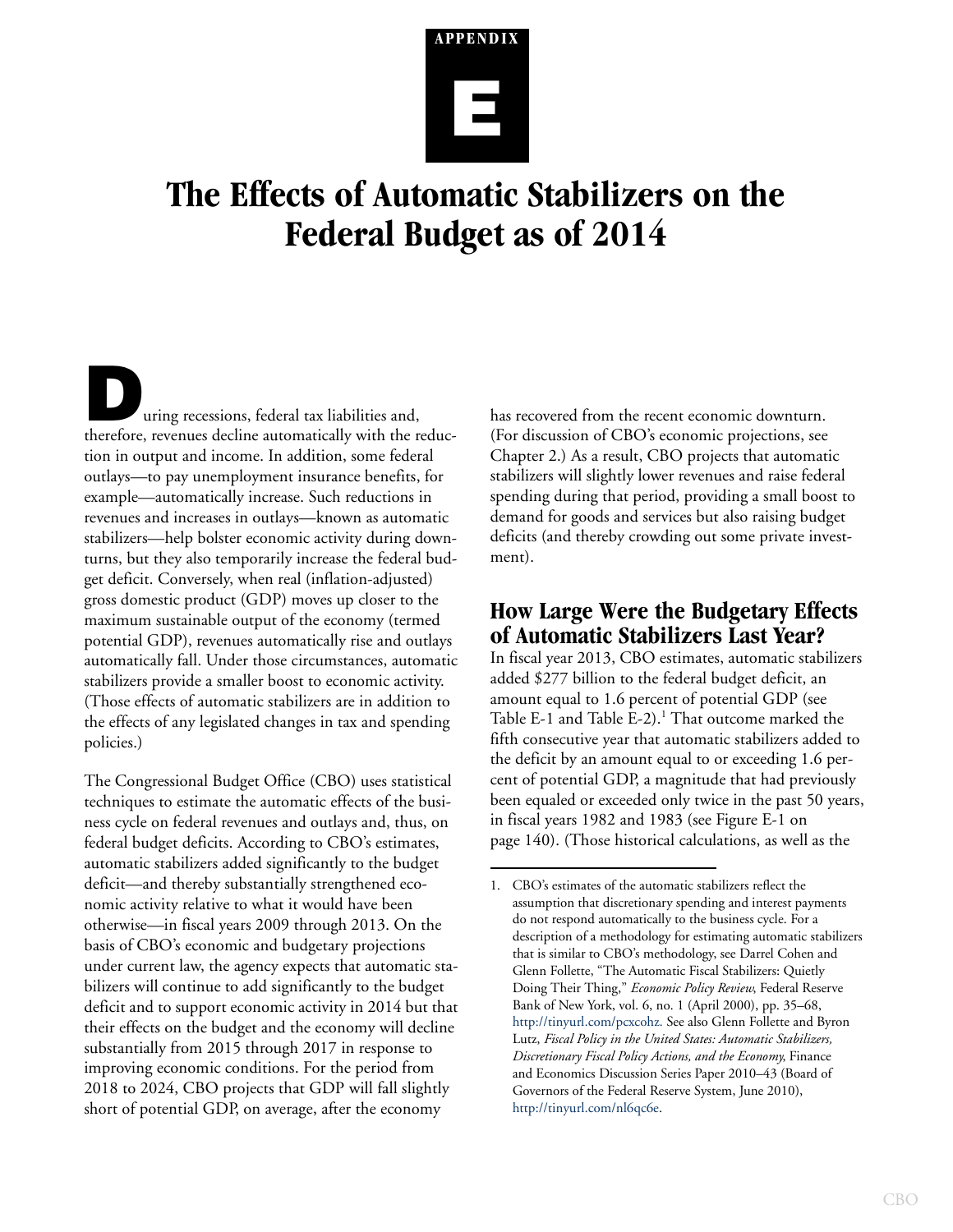#### <span id="page-1-0"></span>**Table E-1.**

#### **Deficit or Surplus With and Without Automatic Stabilizers, and Related Series, in Billions of Dollars**

|      | Deficit (-) or<br><b>Surplus With</b><br>Automatic | Automatic          | Deficit (-) or<br><b>Surplus Without</b><br>Automatic |                 | <b>Revenues and Outlays Without</b><br><b>Automatic Stabilizers</b> |                      | <b>Unemployment</b>        |
|------|----------------------------------------------------|--------------------|-------------------------------------------------------|-----------------|---------------------------------------------------------------------|----------------------|----------------------------|
|      | <b>Stabilizers</b>                                 | <b>Stabilizers</b> | <b>Stabilizers</b><br>$=$                             | <b>Revenues</b> | <b>Outlays</b>                                                      | GDP Gap <sup>a</sup> | Gap (Percent) <sup>b</sup> |
|      |                                                    |                    |                                                       | Actual          |                                                                     |                      |                            |
| 1964 | $-6$                                               | $\mathbf 1$        | $-7$                                                  | 112             | 119                                                                 | 3                    | $-0.1$                     |
| 1965 | $^{\rm -1}$                                        | $\overline{4}$     | $-5$                                                  | 114             | 119                                                                 | $11\,$               | $-0.7$                     |
| 1966 | $-4$                                               | 11                 | $-15$                                                 | 121             | 136                                                                 | 37                   | $-1.7$                     |
| 1967 | $-9$                                               | 12                 | $-21$                                                 | 139             | 160                                                                 | 36                   | $-2.0$                     |
| 1968 | $-25$                                              | $11\,$             | $-36$                                                 | 145             | 181                                                                 | 33                   | $-2.0$                     |
| 1969 | $\mathbf{3}$                                       | 14                 | $-11$                                                 | 176             | 187                                                                 | 38                   | $-2.4$                     |
| 1970 | $-3$                                               | 6                  | $-9$                                                  | 190             | 198                                                                 | $15\,$               | $-1.9$                     |
| 1971 | $-23$                                              | $-3$               | $-20$                                                 | 191             | 211                                                                 | $-7$                 | $-0.2$                     |
| 1972 | $-23$                                              | $-2$               | $-22$                                                 | 209             | 231                                                                 | $\star$              | $-0.1$                     |
| 1973 | $-15$                                              | 12                 | $-27$                                                 | 221             | 247                                                                 | 40                   | $-0.9$                     |
| 1974 | $-6$                                               | $10\,$             | $-16$                                                 | 256             | 272                                                                 | 25                   | $-1.2$                     |
| 1975 | $-53$                                              | $-20$              | $-33$                                                 | 296             | 329                                                                 | $-62$                | 1.2                        |
| 1976 | $-74$                                              | $-24$              | $-49$                                                 | 317             | 366                                                                 | $-59$                | 1.8                        |
| 1977 | $-54$                                              | $-14$              | $-40$                                                 | 366             | 406                                                                 | $-36$                | $1.1\,$                    |
| 1978 | $-59$                                              | $^{\mbox{-}1}$     | $-59$                                                 | 400             | 459                                                                 | $-6$                 | $\star\star$               |
| 1979 | $-41$                                              | $\overline{7}$     | $-48$                                                 | 458             | 506                                                                 | $10\,$               | $-0.4$                     |
| 1980 | $-74$                                              | $-21$              | $-53$                                                 | 535             | 588                                                                 | $-68$                | 0.6                        |
| 1981 | $-79$                                              | $-33$              | $-46$                                                 | 627             | 673                                                                 | $-77$                | 1.2                        |
| 1982 | $-128$                                             | $-70$              | $-58$                                                 | 678             | 736                                                                 | $-215$               | 3.0                        |
| 1983 | $-208$                                             | $-89$              | $-119$                                                | 679             | 798                                                                 | $-253$               | 4.1                        |
| 1984 | $-185$                                             | $-35$              | $-151$                                                | 698             | 849                                                                 | $-95$                | $1.8\,$                    |
| 1985 | $-212$                                             | $-17$              | $-195$                                                | 747             | 943                                                                 | $-49$                | 1.2                        |
| 1986 | $-221$                                             | $\textnormal{-}11$ | $-210$                                                | 777             | 987                                                                 | $-34$                | $1.0\,$                    |
| 1987 | $-150$                                             | $-15$              | $-135$                                                | 869             | 1,004                                                               | $-49$                | 0.4                        |
| 1988 | $-155$                                             | $\overline{4}$     | $-159$                                                | 908             | 1,066                                                               | 8                    | $-0.3$                     |
| 1989 | $-153$                                             | 19                 | $-171$                                                | 975             | 1,147                                                               | 51                   | $-0.7$                     |
| 1990 | $-221$                                             | 9                  | $-230$                                                | 1,024           | 1,254                                                               | 21                   | $-0.5$                     |
| 1991 | $-269$                                             | $-55$              | $-214$                                                | 1,105           | 1,318                                                               | $-171$               | $0.8\,$                    |
| 1992 | $-290$                                             | $-70$              | $-220$                                                | 1,150           | 1,371                                                               | $-179$               | $1.7\,$                    |
| 1993 | $-255$                                             | $-61$              | $-194$                                                | 1,208           | 1,402                                                               | $-169$               | 1.5                        |
| 1994 | $-203$                                             | $-47$              | $-156$                                                | 1,302           | 1,457                                                               | $-126$               | 0.9                        |
| 1995 | $-164$                                             | $-39$              | $-125$                                                | 1,389           | 1,514                                                               | $-118$               | 0.3                        |
| 1996 | $-107$                                             | $-39$              | $-68$                                                 | 1,491           | 1,559                                                               | $-111$               | 0.2                        |
| 1997 | $-22$                                              | $-8$               | $-14$                                                 | 1,588           | 1,602                                                               | $-15$                | $\star\,\star$             |
| 1998 | 69                                                 | 24                 | 45                                                    | 1,702           | 1,657                                                               | 63                   | $-0.5$                     |
| 1999 | 126                                                | 73                 | 53                                                    | 1,761           | 1,708                                                               | 193                  | $-0.7$                     |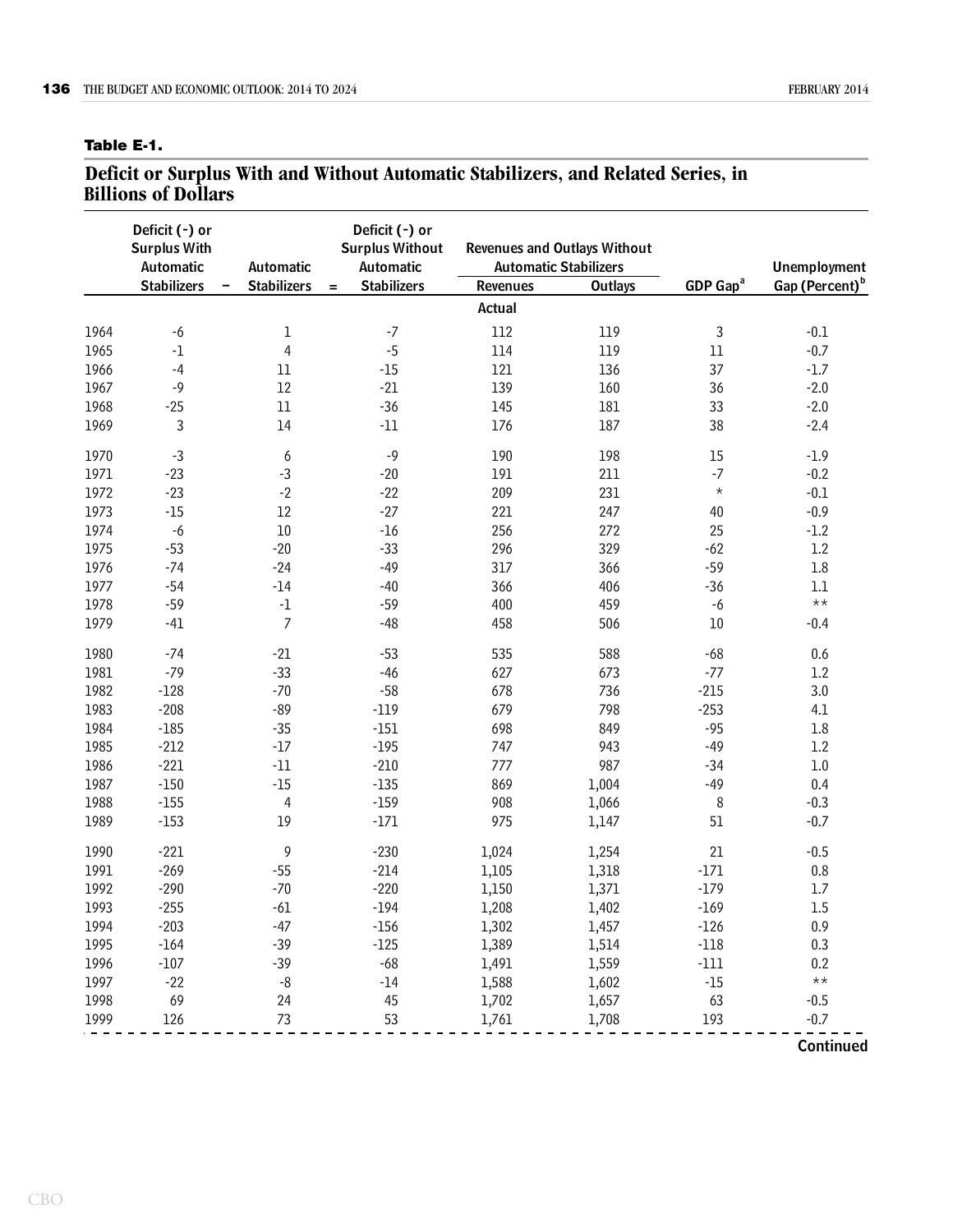**Table E-1. Continued**

|                            |  |  | Deficit or Surplus With and Without Automatic Stabilizers, and Related Series, in |  |  |
|----------------------------|--|--|-----------------------------------------------------------------------------------|--|--|
| <b>Billions of Dollars</b> |  |  |                                                                                   |  |  |

|      | Deficit (-) or<br><b>Surplus With</b><br>Automatic | Automatic          |                           |                           | <b>Revenues and Outlays Without</b><br><b>Automatic Stabilizers</b> |                      | <b>Unemployment</b>        |  |
|------|----------------------------------------------------|--------------------|---------------------------|---------------------------|---------------------------------------------------------------------|----------------------|----------------------------|--|
|      | <b>Stabilizers</b>                                 | <b>Stabilizers</b> | <b>Stabilizers</b><br>$=$ | <b>Revenues</b>           | <b>Outlays</b>                                                      | GDP Gap <sup>a</sup> | Gap (Percent) <sup>b</sup> |  |
|      |                                                    |                    |                           | <b>Actual (Continued)</b> |                                                                     |                      |                            |  |
| 2000 | 236                                                | 118                | 118                       | 1,916                     | 1,797                                                               | 299                  | $-1.0$                     |  |
| 2001 | 128                                                | 54                 | 74                        | 1,940                     | 1,866                                                               | 105                  | $-0.7$                     |  |
| 2002 | $-158$                                             | $-44$              | $-114$                    | 1,888                     | 2,002                                                               | $-130$               | 0.7                        |  |
| 2003 | $-378$                                             | $-87$              | $-290$                    | 1,859                     | 2,149                                                               | $-250$               | 1.0                        |  |
| 2004 | $-413$                                             | $-42$              | $-371$                    | 1,917                     | 2,288                                                               | $-108$               | 0.6                        |  |
| 2005 | $-318$                                             | $-1$               | $-318$                    | 2,154                     | 2,471                                                               | 4                    | 0.2                        |  |
| 2006 | $-248$                                             | 26                 | $-274$                    | 2,385                     | 2,659                                                               | 63                   | $-0.3$                     |  |
| 2007 | $-161$                                             | 6                  | $-166$                    | 2,568                     | 2,734                                                               | $-8$                 | $-0.5$                     |  |
| 2008 | $-459$                                             | $-67$              | $-391$                    | 2,583                     | 2,974                                                               | $-220$               | 0.3                        |  |
| 2009 | $-1,413$                                           | $-329$             | $-1,083$                  | 2,371                     | 3,455                                                               | $-1037$              | 3.5                        |  |
| 2010 | $-1,294$                                           | $-373$             | $-922$                    | 2,467                     | 3,389                                                               | $-1024$              | 4.6                        |  |
| 2011 | $-1,300$                                           | $-342$             | $-957$                    | 2,586                     | 3,544                                                               | $-963$               | 3.9                        |  |
| 2012 | $-1,087$                                           | $-281$             | $-806$                    | 2,688                     | 3,494                                                               | $-800$               | 3.0                        |  |
| 2013 | $-680$                                             | $-277$             | $-403$                    | 3,019                     | 3,422                                                               | $-806$               | 2.2                        |  |
|      |                                                    |                    |                           | Projected                 |                                                                     |                      |                            |  |
| 2014 | $-514$                                             | $-261$             | $-253$                    | 3,268                     | 3,521                                                               | $-723$               | 1.4                        |  |
| 2015 | $-478$                                             | $-198$             | $-281$                    | 3,485                     | 3,766                                                               | $-498$               | $1.1\,$                    |  |
| 2016 | $-539$                                             | $-111$             | $-428$                    | 3,581                     | 4,009                                                               | $-267$               | 0.7                        |  |
| 2017 | $-581$                                             | $-51$              | $-529$                    | 3,675                     | 4,204                                                               | $-119$               | 0.4                        |  |
| 2018 | $-655$                                             | $-38$              | $-617$                    | 3,803                     | 4,419                                                               | $-102$               | 0.3                        |  |
| 2019 | $-752$                                             | $-40$              | $-712$                    | 3,967                     | 4,679                                                               | $-106$               | 0.3                        |  |
| 2020 | $-836$                                             | $-43$              | $-793$                    | 4,141                     | 4,933                                                               | $-111$               | 0.3                        |  |
| 2021 | $-912$                                             | $-45$              | $-867$                    | 4,327                     | 5,194                                                               | $-116$               | 0.3                        |  |
| 2022 | $-1,031$                                           | $-47$              | $-984$                    | 4,531                     | 5,515                                                               | $-120$               | 0.3                        |  |
| 2023 | $-1,047$                                           | $-49$              | $-997$                    | 4,745                     | 5,742                                                               | $-125$               | 0.3                        |  |
| 2024 | $-1,074$                                           | $-52$              | $-1,022$                  | 4,971                     | 5,993                                                               | $-131$               | 0.3                        |  |

Sources: Congressional Budget Office; Office of Management and Budget.

Notes: Automatic stabilizers are automatic changes in revenues and outlays that are attributable to cyclical movements in real (inflationadjusted) output and unemployment.

GDP = gross domestic product;  $*$  = between -\$500 million and zero;  $**$  = between -0.05 percent and 0.05 percent.

a. The GDP gap equals actual or projected GDP minus potential GDP (CBO's estimate of the maximum sustainable output of the economy).

b. The unemployment gap equals the actual or projected rate of unemployment minus the underlying long-term rate of unemployment.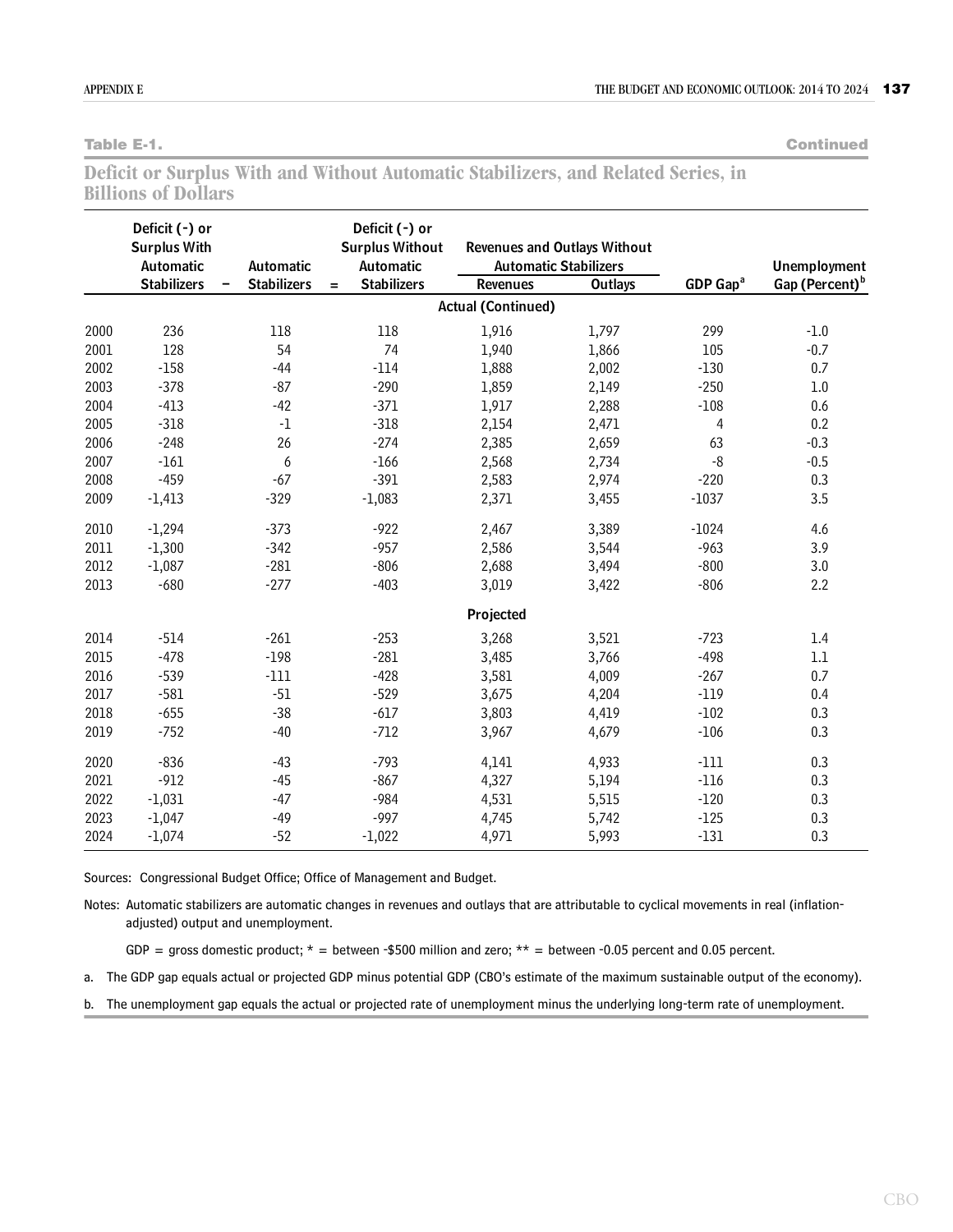#### <span id="page-3-0"></span>**Table E-2.**

#### **Deficit or Surplus With and Without Automatic Stabilizers, and Related Series, as a Percentage of Potential Gross Domestic Product**

|      | Deficit (-) or<br><b>Surplus With</b><br>Automatic<br>Automatic |                    | Deficit (-) or<br><b>Surplus Without</b><br><b>Automatic</b> | <b>Automatic Stabilizers</b> | <b>Revenues and Outlays Without</b> |                      | <b>Unemployment</b>        |  |
|------|-----------------------------------------------------------------|--------------------|--------------------------------------------------------------|------------------------------|-------------------------------------|----------------------|----------------------------|--|
|      | <b>Stabilizers</b>                                              | <b>Stabilizers</b> | <b>Stabilizers</b><br>$=$                                    | <b>Revenues</b>              | <b>Outlays</b>                      | GDP Gap <sup>a</sup> | Gap (Percent) <sup>b</sup> |  |
|      |                                                                 |                    |                                                              | Actual                       |                                     |                      |                            |  |
| 1964 | $-0.9$                                                          | 0.1                | $-1.0$                                                       | $17.0$                       | 18.0                                | 0.5                  | $-0.1$                     |  |
| 1965 | $-0.2$                                                          | $0.5\,$            | $-0.7$                                                       | 16.3                         | $17.0$                              | 1.6                  | $-0.7$                     |  |
| 1966 | $-0.5$                                                          | $1.5\,$            | $-2.0$                                                       | 16.3                         | 18.3                                | 4.9                  | $-1.7$                     |  |
| 1967 | $-1.1$                                                          | $1.5\,$            | $-2.6$                                                       | 17.4                         | 19.9                                | 4.5                  | $-2.0$                     |  |
| 1968 | $-2.9$                                                          | $1.2\,$            | $-4.2$                                                       | 16.7                         | 20.9                                | 3.8                  | $-2.0$                     |  |
| 1969 | 0.3                                                             | $1.5\,$            | $\text{-}1.1$                                                | 18.7                         | 19.8                                | 4.0                  | $-2.4$                     |  |
| 1970 | $-0.3$                                                          | 0.6                | $-0.9$                                                       | 18.3                         | 19.2                                | 1.4                  | $-1.9$                     |  |
| 1971 | $-2.0$                                                          | $-0.3$             | $-1.7$                                                       | 17.0                         | 18.7                                | $-0.6$               | $-0.2$                     |  |
| 1972 | $-1.9$                                                          | $-0.1$             | $\mbox{-}1.8$                                                | $17.1\,$                     | 18.9                                | $\star$              | $-0.1$                     |  |
| 1973 | $-1.1$                                                          | $0.9\,$            | $-2.0$                                                       | 16.8                         | 18.8                                | 3.0                  | $-0.9$                     |  |
| 1974 | $-0.4$                                                          | 0.7                | $\text{-}1.1$                                                | 17.5                         | 18.6                                | $1.7\,$              | $-1.2$                     |  |
| 1975 | $-3.2$                                                          | $-1.2$             | $-2.0$                                                       | $17.7$                       | 19.7                                | $-3.7$               | $1.2\,$                    |  |
| 1976 | $-4.0$                                                          | $-1.3$             | $-2.7$                                                       | 17.2                         | 19.8                                | $-3.2$               | $1.8\,$                    |  |
| 1977 | $-2.6$                                                          | $-0.7$             | $-1.9$                                                       | $17.7$                       | 19.7                                | $-1.7$               | $1.1\,$                    |  |
| 1978 | $-2.6$                                                          | $\star$            | $-2.6$                                                       | 17.5                         | 20.1                                | $-0.2$               | $\star$                    |  |
| 1979 | $-1.6$                                                          | 0.3                | $-1.9$                                                       | 17.9                         | 19.8                                | 0.4                  | $-0.4$                     |  |
| 1980 | $-2.6$                                                          | $-0.7$             | $-1.9$                                                       | 18.7                         | 20.5                                | $-2.4$               | 0.6                        |  |
| 1981 | $-2.5$                                                          | $\text{-}1.0$      | $-1.4$                                                       | 19.5                         | 20.9                                | $-2.4$               | $1.2\,$                    |  |
| 1982 | $-3.6$                                                          | $-2.0$             | $-1.6$                                                       | 19.2                         | 20.9                                | $-6.1$               | $3.0\,$                    |  |
| 1983 | $-5.5$                                                          | $-2.3$             | $-3.1$                                                       | 17.9                         | 21.0                                | $-6.7$               | 4.1                        |  |
| 1984 | $-4.6$                                                          | $-0.9$             | $-3.7$                                                       | 17.2                         | 21.0                                | $-2.3$               | $1.8\,$                    |  |
| 1985 | $-4.9$                                                          | $-0.4$             | $-4.5$                                                       | 17.3                         | 21.8                                | $\text{-}1.1$        | $1.2\,$                    |  |
| 1986 | $-4.8$                                                          | $-0.2$             | $-4.6$                                                       | $17.0$                       | 21.6                                | $-0.7$               | $1.0\,$                    |  |
| 1987 | $-3.1$                                                          | $-0.3$             | $-2.8$                                                       | 18.0                         | 20.8                                | $\text{-}1.0$        | 0.4                        |  |
| 1988 | $-3.0$                                                          | $0.1\,$            | $-3.1$                                                       | 17.6                         | 20.7                                | 0.1                  | $-0.3$                     |  |
| 1989 | $-2.8$                                                          | 0.3                | $-3.1$                                                       | 17.7                         | 20.8                                | 0.9                  | $-0.7$                     |  |
| 1990 | $-3.8$                                                          | 0.2                | $-3.9$                                                       | 17.4                         | 21.3                                | 0.4                  | $-0.5$                     |  |
| 1991 | $-4.3$                                                          | $-0.9$             | $-3.4$                                                       | 17.6                         | 21.0                                | $-2.7$               | $0.8\,$                    |  |
| 1992 | $-4.4$                                                          | $\text{-}1.1$      | $-3.3$                                                       | 17.4                         | 20.7                                | $-2.7$               | $1.7\,$                    |  |
| 1993 | $-3.7$                                                          | $-0.9$             | $-2.8$                                                       | 17.3                         | 20.1                                | $-2.4$               | 1.5                        |  |
| 1994 | $-2.8$                                                          | $-0.6$             | $-2.1$                                                       | 17.8                         | 19.9                                | $-1.7$               | 0.9                        |  |
| 1995 | $-2.1$                                                          | $-0.5$             | $-1.6$                                                       | 18.0                         | 19.7                                | $-1.5$               | 0.3                        |  |
| 1996 | $-1.3$                                                          | $-0.5$             | $-0.8$                                                       | 18.4                         | 19.3                                | $-1.4$               | 0.2                        |  |
| 1997 | $-0.3$                                                          | $-0.1$             | $-0.2$                                                       | 18.7                         | 18.9                                | $-0.2$               | $\star$                    |  |
| 1998 | 0.8                                                             | 0.3                | 0.5                                                          | 19.1                         | 18.6                                | 0.7                  | $-0.5$                     |  |
| 1999 | 1.3                                                             | 0.8                | 0.6                                                          | 18.9                         | 18.3                                | 2.1                  | $-0.7$                     |  |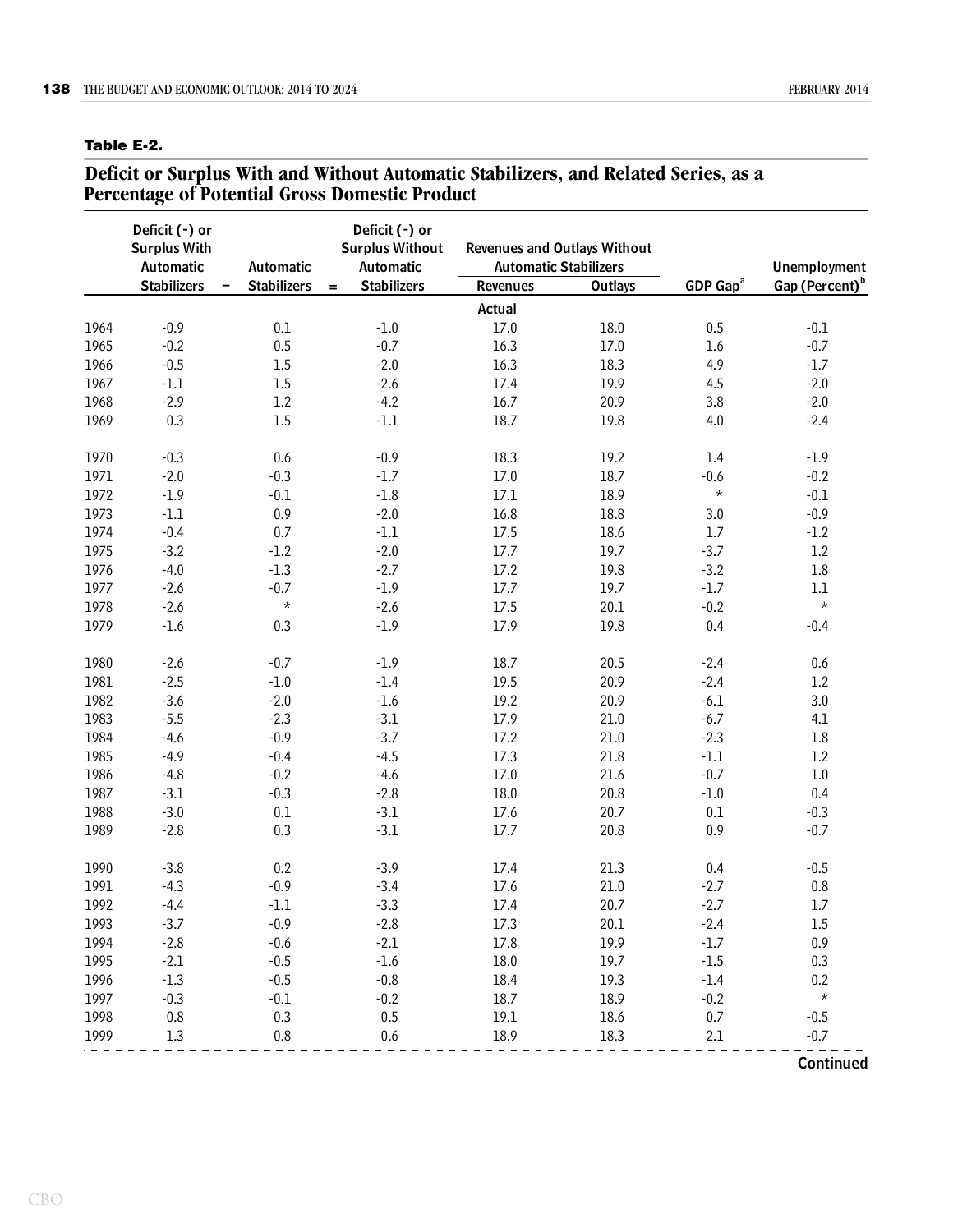**Table E-2. Continued**

| Deficit or Surplus With and Without Automatic Stabilizers, and Related Series, as a |  |  |  |  |  |  |
|-------------------------------------------------------------------------------------|--|--|--|--|--|--|
| <b>Percentage of Potential Gross Domestic Product</b>                               |  |  |  |  |  |  |

|      | Deficit (-) or<br><b>Surplus With</b><br>Automatic<br>Automatic |                    | Deficit (-) or<br><b>Surplus Without</b><br>Automatic |                    | <b>Revenues and Outlays Without</b><br><b>Automatic Stabilizers</b> |                |                      | <b>Unemployment</b>        |  |
|------|-----------------------------------------------------------------|--------------------|-------------------------------------------------------|--------------------|---------------------------------------------------------------------|----------------|----------------------|----------------------------|--|
|      | <b>Stabilizers</b>                                              | <b>Stabilizers</b> | $=$                                                   | <b>Stabilizers</b> | Revenues                                                            | <b>Outlays</b> | GDP Gap <sup>a</sup> | Gap (Percent) <sup>b</sup> |  |
|      |                                                                 |                    |                                                       |                    | <b>Actual (Continued)</b>                                           |                |                      |                            |  |
| 2000 | 2.4                                                             | 1.2                |                                                       | 1.2                | 19.4                                                                | 18.2           | 3.0                  | $-1.0$                     |  |
| 2001 | 1.2                                                             | 0.5                |                                                       | 0.7                | 18.5                                                                | 17.8           | $1.0\,$              | $-0.7$                     |  |
| 2002 | $-1.4$                                                          | $-0.4$             |                                                       | $\text{-}1.0$      | 17.2                                                                | 18.2           | $-1.2$               | 0.7                        |  |
| 2003 | $-3.3$                                                          | $-0.8$             |                                                       | $-2.5$             | 16.0                                                                | 18.6           | $-2.2$               | 1.0                        |  |
| 2004 | $-3.4$                                                          | $-0.3$             |                                                       | $-3.0$             | 15.7                                                                | 18.8           | $-0.9$               | 0.6                        |  |
| 2005 | $-2.5$                                                          | $\star$            |                                                       | $-2.5$             | 16.7                                                                | 19.2           | $^{\star}$           | 0.2                        |  |
| 2006 | $-1.8$                                                          | 0.2                |                                                       | $-2.0$             | 17.5                                                                | 19.5           | 0.5                  | $-0.3$                     |  |
| 2007 | $-1.1$                                                          | $\star$            |                                                       | $-1.2$             | 17.9                                                                | 19.1           | $-0.1$               | $-0.5$                     |  |
| 2008 | $-3.1$                                                          | $-0.4$             |                                                       | $-2.6$             | 17.2                                                                | 19.9           | $-1.5$               | 0.3                        |  |
| 2009 | $-9.1$                                                          | $-2.1$             |                                                       | $-7.0$             | 15.3                                                                | 22.4           | $-6.7$               | 3.5                        |  |
| 2010 | $-8.2$                                                          | $-2.4$             |                                                       | $-5.8$             | 15.6                                                                | 21.4           | $-6.5$               | 4.6                        |  |
| 2011 | $-7.9$                                                          | $-2.1$             |                                                       | $-5.9$             | 15.8                                                                | 21.7           | $-5.9$               | 3.9                        |  |
| 2012 | $-6.4$                                                          | $-1.7$             |                                                       | $-4.8$             | 15.9                                                                | 20.7           | $-4.7$               | 3.0                        |  |
| 2013 | $-3.9$                                                          | $-1.6$             |                                                       | $-2.3$             | 17.3                                                                | 19.6           | $-4.6$               | 2.2                        |  |
|      |                                                                 |                    |                                                       |                    | Projected                                                           |                |                      |                            |  |
| 2014 | $-2.9$                                                          | $-1.5$             |                                                       | $-1.4$             | 18.2                                                                | 19.6           | $-4.0$               | 1.4                        |  |
| 2015 | $-2.6$                                                          | $-1.1$             |                                                       | $-1.5$             | 18.7                                                                | 20.2           | $-2.7$               | $1.1\,$                    |  |
| 2016 | $-2.8$                                                          | $-0.6$             |                                                       | $-2.2$             | 18.5                                                                | 20.7           | $-1.4$               | 0.7                        |  |
| 2017 | $-2.9$                                                          | $-0.3$             |                                                       | $-2.6$             | 18.2                                                                | 20.8           | $-0.6$               | 0.4                        |  |
| 2018 | $-3.1$                                                          | $-0.2$             |                                                       | $-2.9$             | 18.1                                                                | 21.0           | $-0.5$               | 0.3                        |  |
| 2019 | $-3.4$                                                          | $-0.2$             |                                                       | $-3.2$             | $18.1\,$                                                            | 21.3           | $-0.5$               | 0.3                        |  |
| 2020 | $-3.6$                                                          | $-0.2$             |                                                       | $-3.5$             | $18.1\,$                                                            | 21.5           | $-0.5$               | 0.3                        |  |
| 2021 | $-3.8$                                                          | $-0.2$             |                                                       | $-3.6$             | 18.1                                                                | 21.8           | $-0.5$               | 0.3                        |  |
| 2022 | $-4.1$                                                          | $-0.2$             |                                                       | $-4.0$             | 18.2                                                                | 22.2           | $-0.5$               | 0.3                        |  |
| 2023 | $-4.0$                                                          | $-0.2$             |                                                       | $-3.8$             | 18.3                                                                | 22.2           | $-0.5$               | 0.3                        |  |
| 2024 | $-4.0$                                                          | $-0.2$             |                                                       | $-3.8$             | 18.4                                                                | 22.2           | $-0.5$               | 0.3                        |  |

Sources: Congressional Budget Office; Office of Management and Budget.

Notes: Automatic stabilizers are automatic changes in revenues and outlays that are attributable to cyclical movements in real (inflationadjusted) output and unemployment.

GDP = gross domestic product;  $*$  = between -0.05 percent and 0.05 percent.

a. The GDP gap equals actual or projected GDP minus potential GDP (CBO's estimate of the maximum sustainable output of the economy).

b. The unemployment gap equals the actual or projected rate of unemployment minus the underlying long-term rate of unemployment.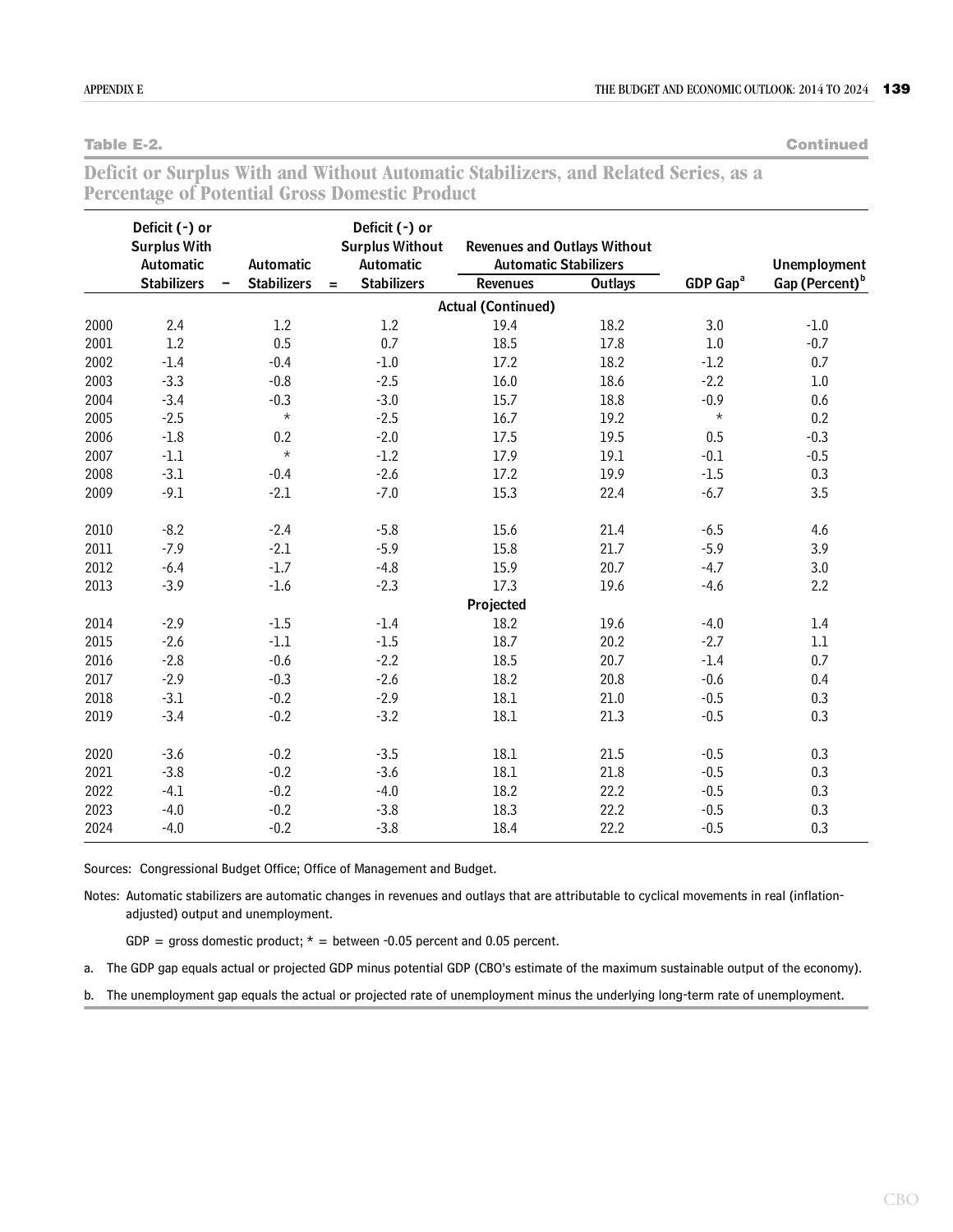#### <span id="page-5-0"></span>**Figure E-1.**

Sources: Congressional Budget Office; Office of Management and Budget. 1964 1967 1970 1973 1976 1979 1982 1985 1988 1991 1994 1997 2000 2003 2006 2009 2012 2015 2018 2021 2024 -3 -2 -1  $\theta$ 1 2 **Actual Projected**

**Contribution of Automatic Stabilizers to Budget Deficits and Surpluses**

(Percentage of potential gross domestic product)

Notes: Automatic stabilizers are automatic changes in revenues and outlays that are attributable to cyclical movements in real (inflationadjusted) output and unemployment.

Potential gross domestic product is CBO's estimate of the maximum sustainable output of the economy.

projections presented below, involve potential GDP rather than actual GDP because potential GDP excludes fluctuations that are attributable to the business cycle.) $^2$ 

# **How Large Will the Budgetary Effects of Automatic Stabilizers Be Over the Next Decade?**

According to CBO's projections under current law, the contribution of automatic stabilizers to the federal budget deficit, measured as a share of potential GDP, will fall slightly in fiscal year 2014, to 1.5 percent. That contribution accounts for a bit more than half of the estimated deficit this year. The contribution will decline to 1.1 percent of potential GDP in 2015, accounting for less than half of the projected deficit.

CBO expects that the budgetary effects of automatic stabilizers will remain significant this year, largely because of the continued—albeit diminishing—weakness in the economy. Specifically, CBO projects that the gap between actual and potential GDP will amount to about 4 percent of potential GDP in fiscal year 2014, compared with gaps of roughly 4½ percent in 2012 and 2013.

The contribution of the automatic stabilizers to the budget deficit is projected to decline significantly in 2015, 2016, and 2017, as the output gap narrows. That contribution is then projected to flatten at 0.2 percent of potential GDP in 2018 and later years. On the basis of historical experience, CBO projects that GDP will be one-half percent below potential GDP, on average, after the economy has recovered from the recent economic downturn (although in any particular year the gap could be larger or smaller than one-half percent). As a result,

<sup>2.</sup> CBO's previous estimates of the automatic stabilizers were published in March 2013. Revisions to CBO's estimates since last March stem from the July 2013 comprehensive revisions of the national income and product accounts by the Bureau of Economic Analysis, changes to the agency's economic projections, and technical improvements in the agency's estimating approach. Those revisions are generally small before 2001 and larger after that; the revisions for 2012 through 2015 are especially large because the comprehensive revision led CBO to significantly reduce its estimate of the shortfall of actual GDP relative to potential GDP in 2012 and 2013, and thereby to its projection of that shortfall during the next few years.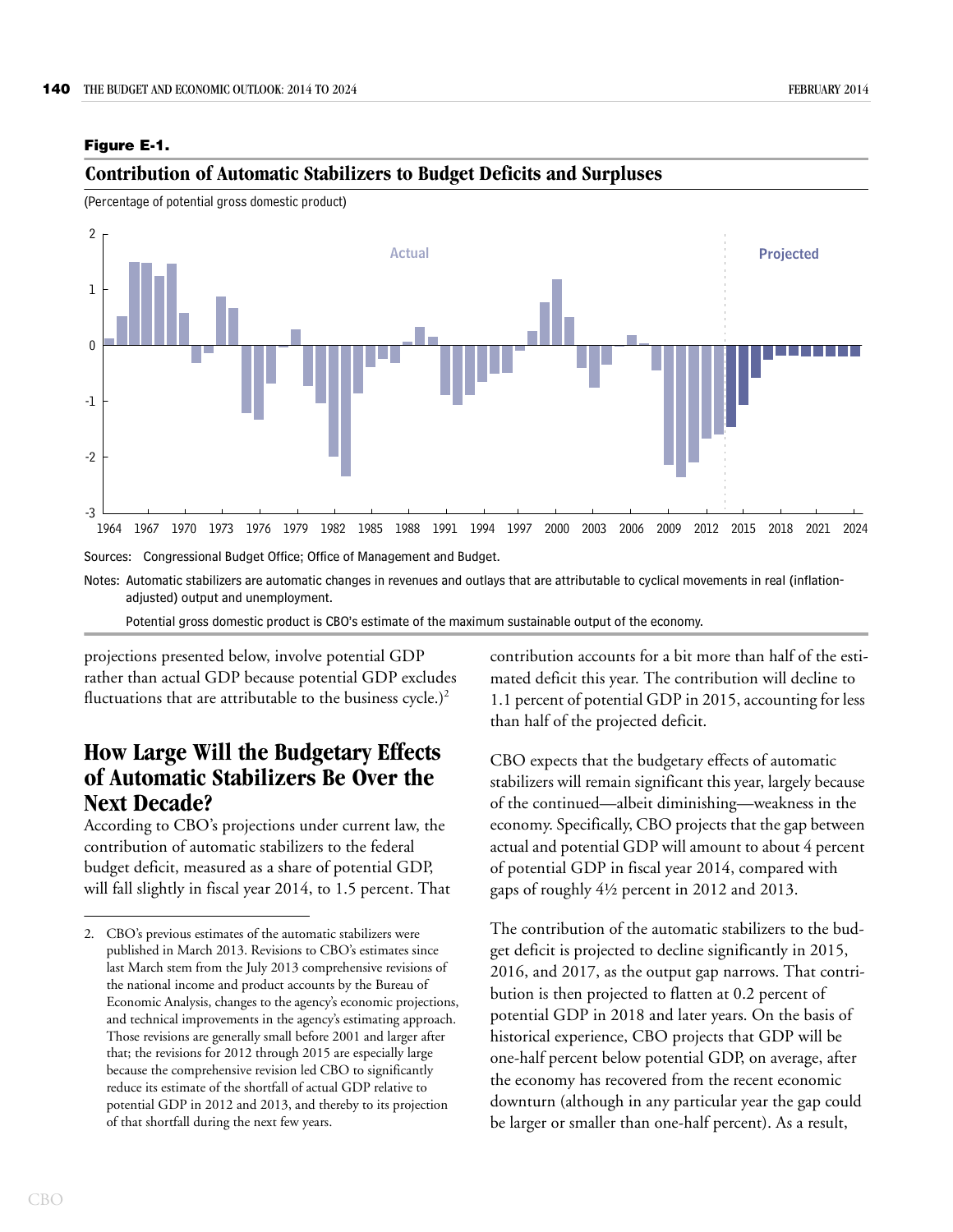CBO projects that the automatic stabilizers will continue to raise budget deficits through the 10-year projection period.<sup>3</sup>

## **How Large Will Budget Deficits Without Automatic Stabilizers Be Over the Next Decade?**

The federal budget deficit or surplus with the effects of automatic stabilizers filtered out is an estimate of what the deficit or surplus would be if GDP was at its potential, the unemployment rate was at a corresponding level, and all other factors were unchanged. (The "budget deficit without automatic stabilizers" has also been referred to as the "cyclically adjusted deficit" or "structural deficit.") That measure, when compared with the budget deficit with automatic stabilizers, helps analysts evaluate the extent to which changes in the budget deficit or surplus are caused by cyclical developments in the economy and thus are likely to prove temporary rather than enduring.

Under current law, CBO projects, the budget deficit without automatic stabilizers will equal 1.4 percent of potential GDP in fiscal year 2014, down from 2.3 percent in 2013 and much larger values in 2009 through 2012 (see [Figure E-2\)](#page-6-0). Essentially all of the drop between 2013 and 2014 results from a projected rise in revenues. The largest increase is in corporate income tax receipts, because certain revenue-reducing tax provisions expired at the end of 2013 and, in CBO's estimation, other factors that have held down corporate tax receipts since the recession will continue to wane (see Chapter 4 for more discussion of those factors).

After 2014, the projected budget deficit without automatic stabilizers rises, on balance, over the subsequent decade. The slight increase in 2015, from 1.4 percent to 1.5 percent of potential GDP, is due to a rise in spending that is slightly larger than the rise in revenues (both with

#### <span id="page-6-0"></span>**Figure E-2.**

#### **Budget Deficits and Surpluses With and Without Automatic Stabilizers**

(Percentage of potential gross domestic product)



Sources: Congressional Budget Office; Office of Management and Budget.

Notes: Automatic stabilizers are automatic changes in revenues and outlays that are attributable to cyclical movements in real (inflation-adjusted) output and unemployment. Potential gross domestic product is CBO's estimate of the maximum sustainable output of the economy.

the effects of automatic stabilizers excluded). Between 2015 and 2024, the projected budget deficit without automatic stabilizers rises to 3.8 percent of GDP (a figure that would be 0.2 percentage points larger were it not for shifts in the timing of certain payments that would otherwise occur on a weekend). Most of that increase can be attributed to an increase in spending, with a smaller role played by a decline in revenues (again, both without automatic stabilizers and measured as a percentage of potential GDP). The increase in spending reflects growth in interest payments and mandatory spending without automatic stabilizers that more than offsets a decline in discretionary spending (all expressed relative to potential GDP). The decline in revenues is due largely to a combination of decreases in corporate taxes and remittances from the Federal Reserve, which is mostly offset by an increase in individual income taxes (all without automatic stabilizers and expressed relative to potential GDP).

<sup>3.</sup> The estimated budgetary impact of automatic stabilizers in fiscal year 2017 is slightly larger than in subsequent years because CBO projects that the gap between GDP and potential GDP will not narrow to one-half percent of potential GDP until the last part of that year.